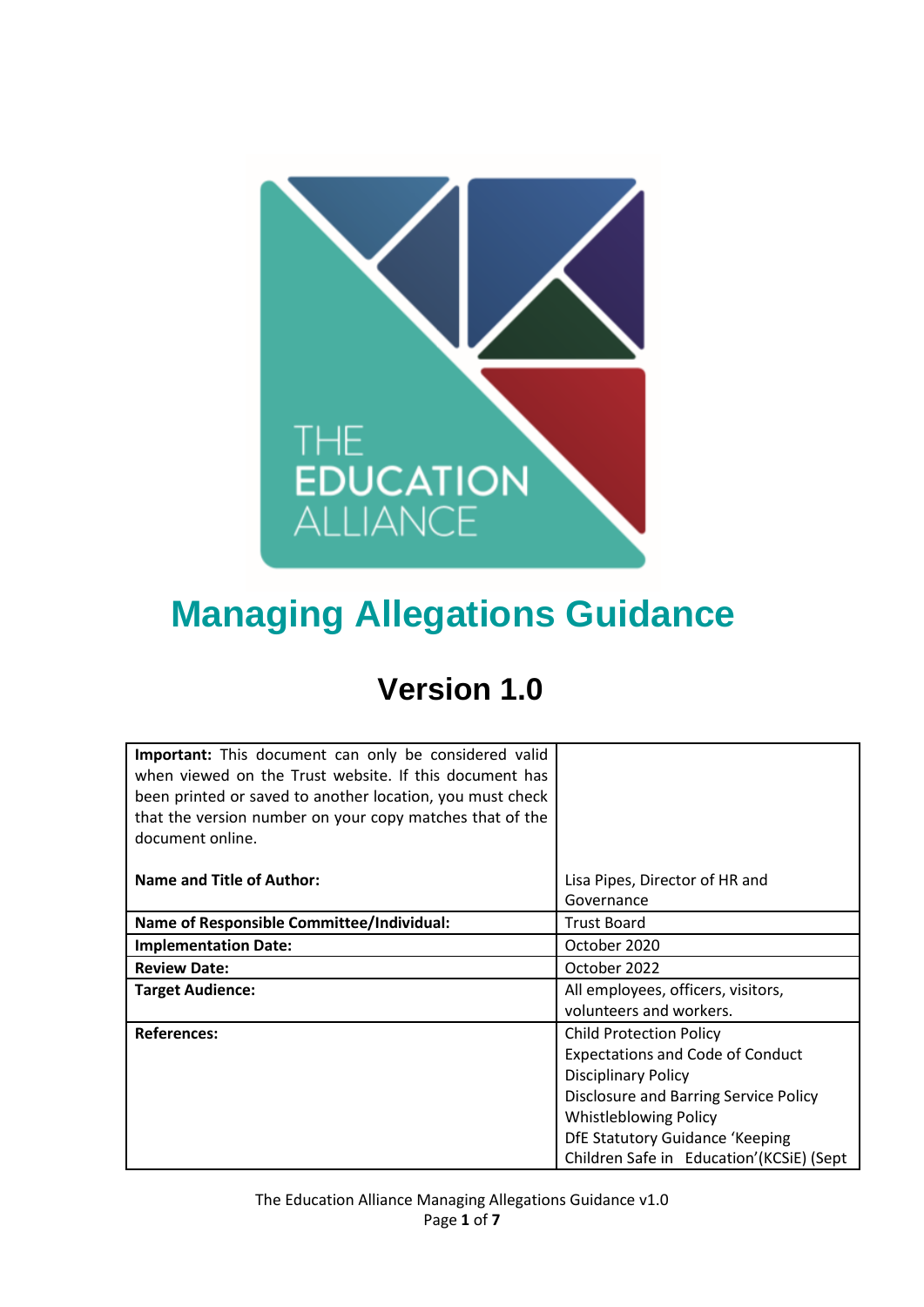| 2020) Part 4 -Allegations of Abuse       |
|------------------------------------------|
| against Teachers and other staff'        |
| ERSCP procedures & Guidance-             |
| allegations of abuse made against adults |
| who work or volunteer with children      |
| Guidance for Safer Working Practice for  |
| those working with children & young      |
| people in education settings (May 2019)  |
| School Safe Working guidance / Code of   |
| Conduct (Sept 2020)                      |
| Use of reasonable force advice for       |
| headteachers, staff and governing bodies |
| DfE July 2013                            |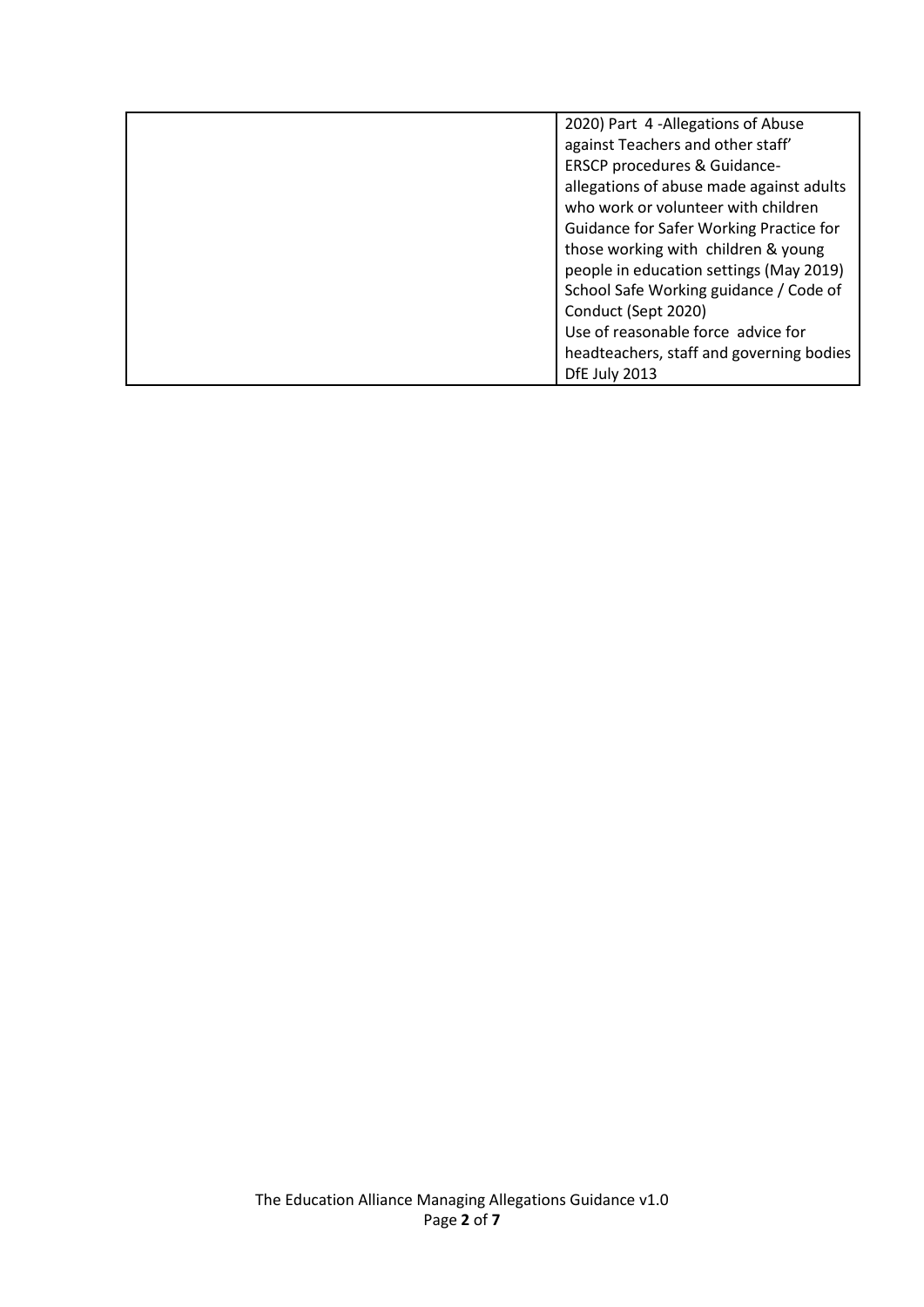#### **Contents**

| <b>Policy Statement</b> |                                                               | 4 |
|-------------------------|---------------------------------------------------------------|---|
| 1.                      | Scope                                                         | 4 |
|                         | 2. Roles and Responsibilities                                 | 4 |
| 3.                      | <b>Equality and Diversity</b>                                 | 4 |
| 4.                      | Principles                                                    | 4 |
| 5.                      | Initial Steps On Receipt of a Possible Allegation             | 5 |
| 6.                      | Contacts                                                      | 6 |
| 7.                      | Monitoring Compliance With and Effectiveness of this Guidance | 7 |
| 8.                      | Review                                                        | 7 |

Page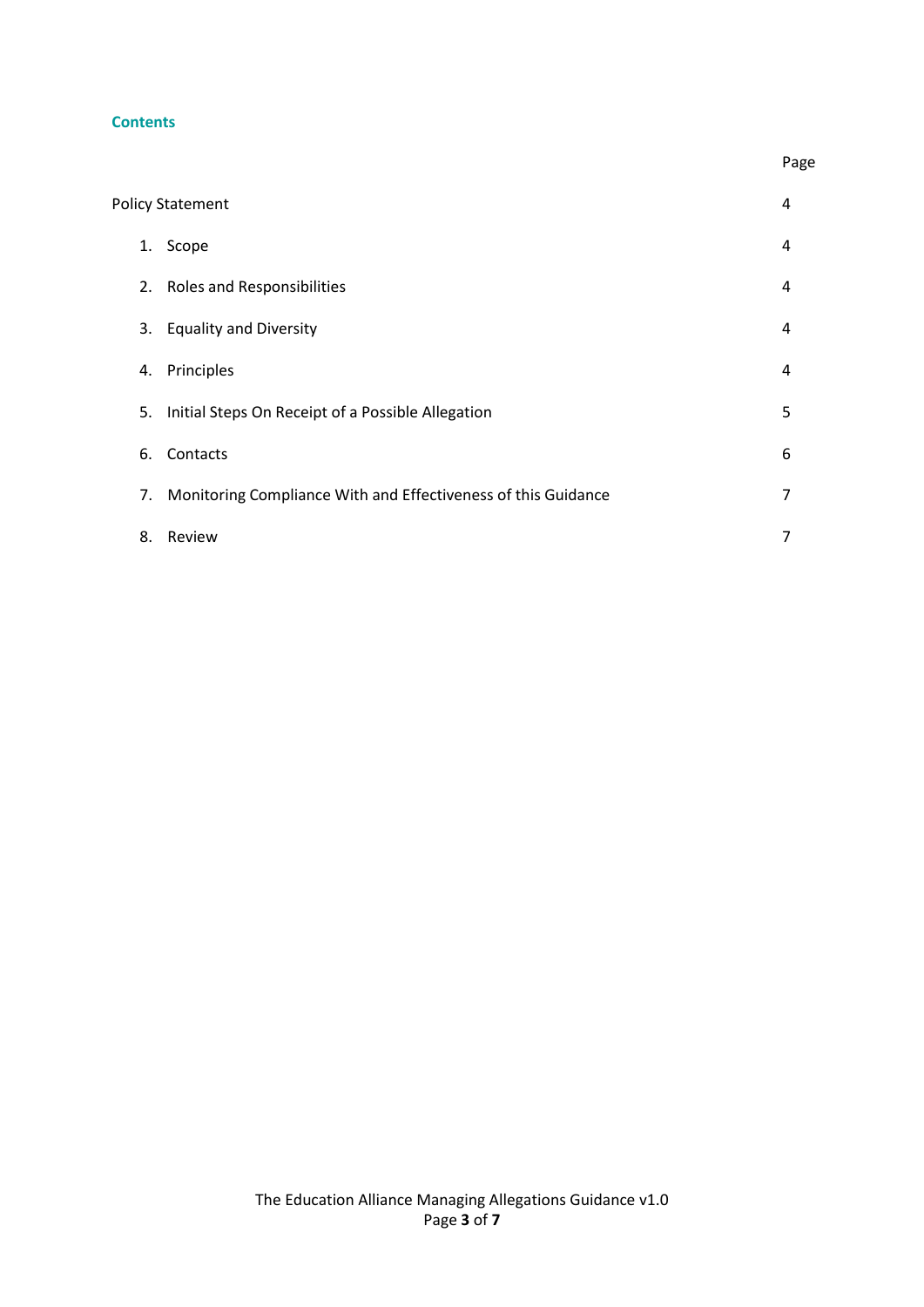#### **POLICY STATEMENT**

We are here to make great schools and happier, stronger communities so that people have better lives. We do this by:

- Always doing what is right
- Trusting in each other and standing shoulder to shoulder
- Doing what we know makes the difference

Doing what is right means always acting with integrity, in the interests of others and being honest, open and transparent.

The guiding principle for dealing with allegations against staff and volunteers is that; 'It is essential that any allegation of abuse made against a teacher or other member of staff or volunteer in a school or college is dealt with very quickly, in a fair and consistent way that provides effective protection for the child and at the same time supports the person who is the subject of the allegation.' (KCSiE part 4)

#### **1. SCOPE**

This guidance applies to all staff employed by the trust, workers, visitors, volunteers and officers.

#### **2. ROLES AND RESPONSIBILITIES**

The **Trust Board** is responsible for approving this guidance.

**Headteachers and Local Governing Bodies** are responsible for ensuring that staff, workers, visitors, volunteers and officers adhere to this guidance in their schools.

The **Human Resources Department** is responsible for ensuring that employees have access to this guidance.

**Managers** and staff with supervisory or leadership responsibilities must ensure they implement this guidance effectively, seeking guidance, clarification and support as and when required.

**Employees** are encouraged to read this guidance, adhere to the processes detailed and seek clarity from either their manager or the senior leadership team if they have any queries.

#### **3. EQUALITY AND DIVERSITY**

The Education Alliance is committed to:

- Promoting equality and diversity in its policies, procedures and guidelines
- Delivering high quality teaching and services that meet the diverse needs of its student population and its workforce, ensuring that no individual or group is disadvantaged

#### **4. PRINCIPLES**

The following allegation procedures will be followed if there is a concern that a member of school staff, other visiting support staff, officers, workers or a volunteer has;

- Behaved in a way that has harmed a child or may have harmed a child
- Possibly committed a criminal offence against, or related to a child

The Education Alliance Managing Allegations Guidance v1.0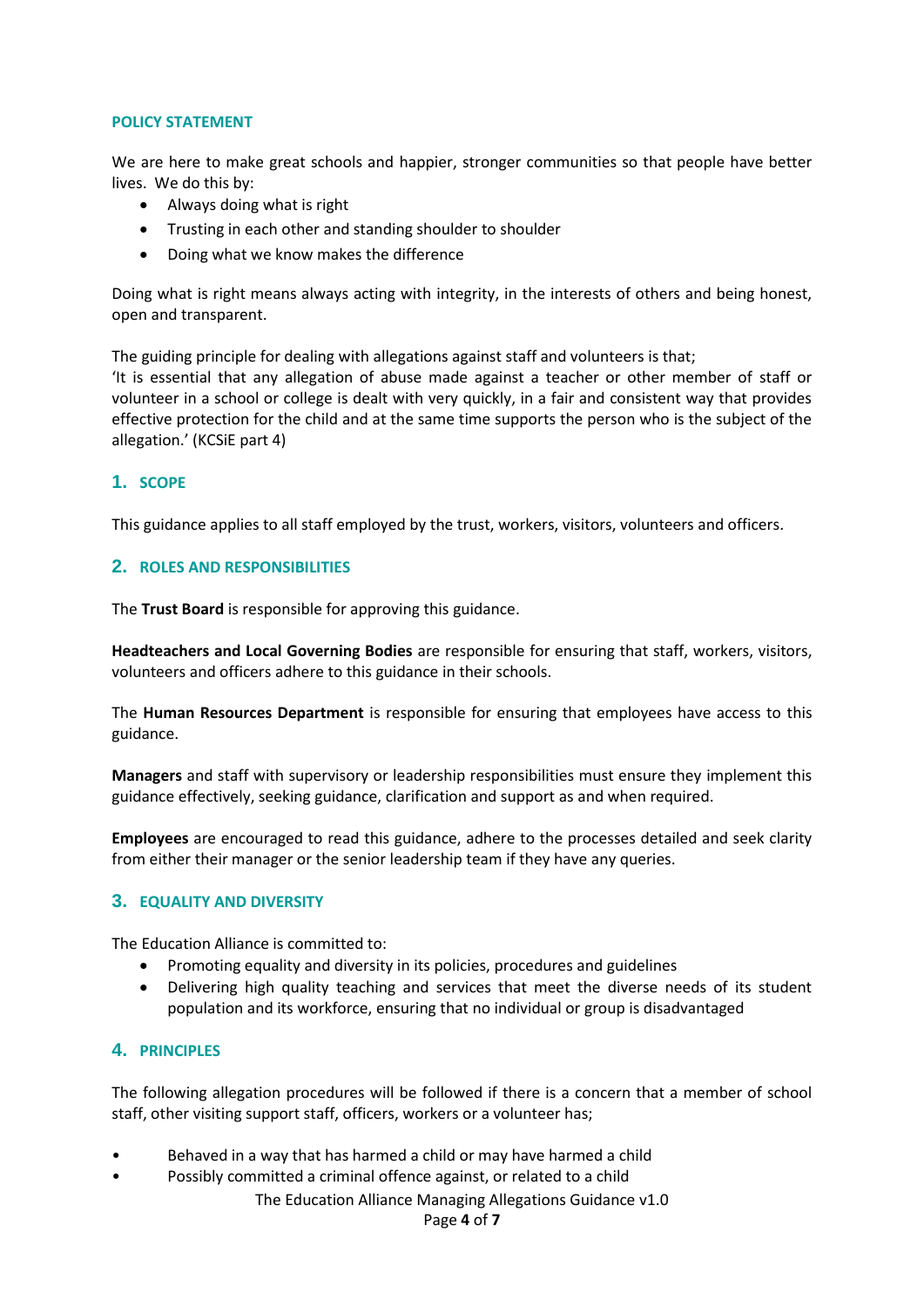- Behaved towards a child or children in a way that indicates that s/he would pose a risk of harm to children.
- Behaved or may have behaved in a way that indicates they may not be suitable to work with children.

(These include any concerns about behaviour towards their own children or other children outside the workplace.)

#### **5. INITIAL STEPS ON RECEIPT OF A POSSIBLE ALLEGATION**

- A. If there is a possibility that any of the criteria above applies to the allegation received the Headteacher, or a senior member of staff designated to deal with the allegation will follow the procedure set out in (KCSiE) and contact the (LADO) without delay.
- B. All involved should be aware that allegations relating to the behaviour or affairs of a member of staff, worker, officer, visitor or volunteer out of school should follow the same procedure if they might match the criteria above.
- C. The LADO should be informed of all allegations that come to a school's attention and might meet the criteria so that other agencies can be contacted if appropriate.
- D. If the Headteacher is unsure if the criteria apply, they should seek advice immediately from the LADO to discuss the matter and agree an initial course of action.
- E. Many cases may either not meet the criteria set out above, or may do so without warranting consideration of other agencies. If so, the LADO will advise accordingly and a record of advice and decisions will be agreed.
- F. If the allegation concerns the Headteacher, the person making the allegation should do so to the CEO/Executive Principal. If this is difficult for any reason, the LADO should be contacted.
- G. If an allegation is made against the Headteacher to the Headteacher, s/he should contact the CEO/Executive Principal immediately to ensure clear independence in dealing with the matter.
- H. Before contacting the LADO, the Headteacher (or other appropriate person as in E & F above) should obtain:
- the name, date of birth, and contact details of the child, the parents / carers and the person who is the subject of the allegation
- details of any special or additional needs the child may have
- details of the allegation made and by whom
- details of any potential witnesses
- any relevant incident reports already available
- I. All involved in the matter must be made aware that strict rules of confidentiality must apply. In the case of allegations against teachers the publication on, for example, social networking sites by a parent of information that may identify a teacher as being subject to an allegation, would be a possible breach of the law.
- J. Apart from this initial gathering of information, an investigation should not be carried out until the LADO has been contacted, which should be done without delay.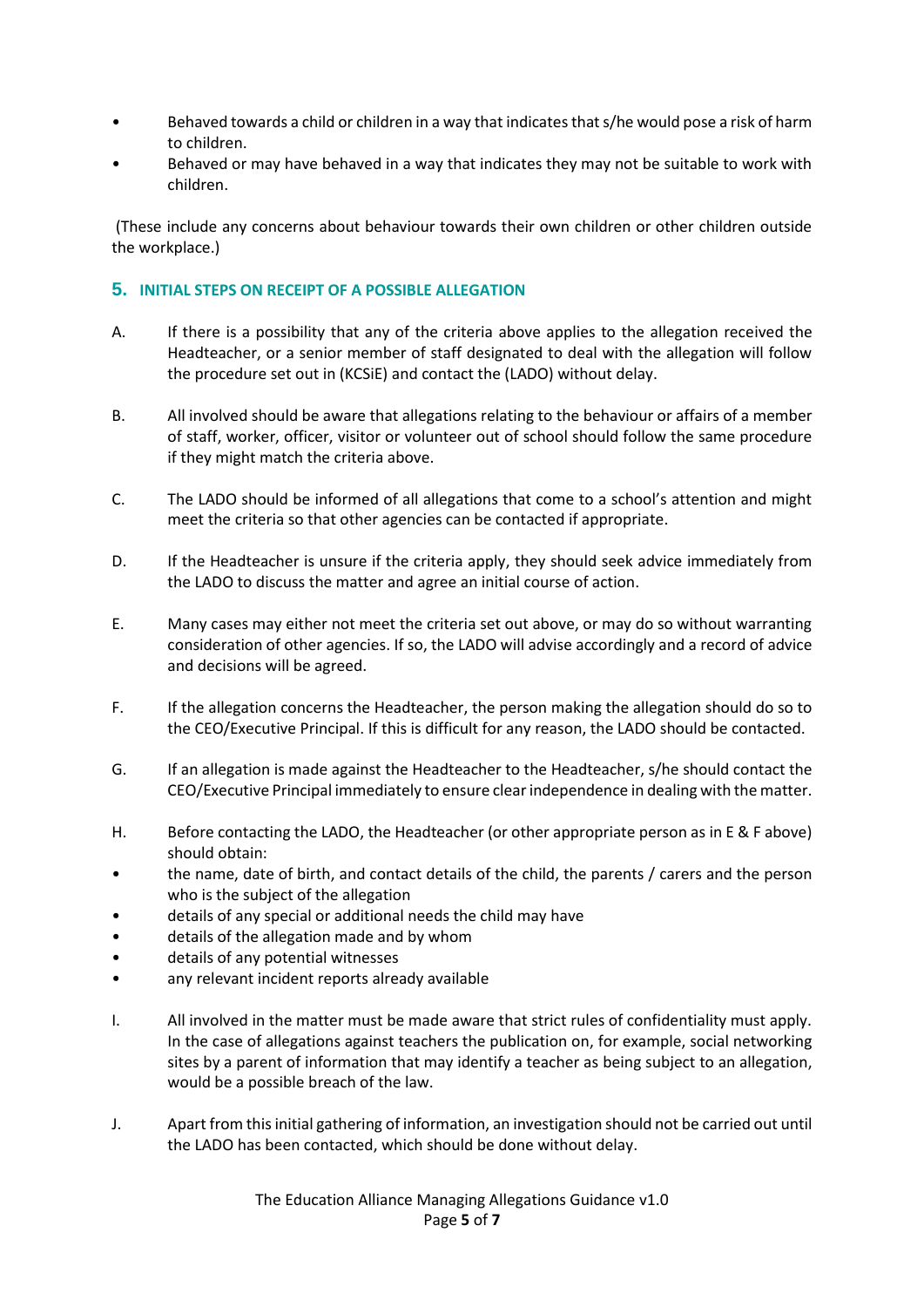- K. The purpose of an initial discussion is for the LADO, and the Headteacher or other senior leader, to consider the nature, content and context of the allegation and agree a course of action under the terms of the Statutory Guidance (1). The LADO may ask the referrer to provide or obtain additional information, which may be relevant, such as previous history, whether the child or their family have made similar allegations and the individual's current contact with children.
- L. The LADO may, depending on the initial details shared, require the referrer to complete and return immediately an 'allegation referral form'. This form is available at www.erscp.org.uk or from the LADO.
- M. The LADO may need to consult other agencies immediately such as Children's Social Care, the Police and HR before an initial, strategy is agreed. Consideration will need to be given to issues such as:
- the course of action if allegation does not reach allegation threshold
- convening a strategy meeting and interim measures
- possible precautionary suspension or change of duties pending investigation
- informing parents/ carers
- informing the member of staff
- interviewing witnesses
- possible immediate Social Care and / or police investigation
- support for the child and member of staff pending appropriate actions
- N. If an allegation is initially received by Police, Social Care, ERSCP, or other agencies they will contact the LADO who will contact the Headteacher (or other senior leader, as appropriate) as soon as possible to consider the issues above and agree an initial strategy.
- O. Following these initial steps the LADO will oversee the progress of the appropriate level of investigation and liaise with the school and agencies involved as detailed in 'Keeping Children Safe in Education part 4-Allegations of Abuse against Teachers and other staff' Sept 2020.

#### **6. CONTACTS**

| Lorraine Wilson<br>Local Authority Designated Officer                                    | 01482-396999 LADO@eastriding.gov.uk       |  |  |
|------------------------------------------------------------------------------------------|-------------------------------------------|--|--|
| Siobhan Bath<br>Local Authority Designated Officer                                       | 01482-396999 LADO@eastriding.gov.uk       |  |  |
| <b>Tony Marsh</b><br><b>School Safeguarding Adviser</b>                                  | 01482-392139 tony.marsh@eastriding.gov.uk |  |  |
| Safeguarding & Partnership Hub01482-395500<br>safeguardingchildrenshub@eastriding.gov.uk |                                           |  |  |
| Jacquie Edhouse<br>Hull LADO                                                             | Jacquie.edhouse@hullcc.gov.uk             |  |  |
| <b>Phil Painter</b>                                                                      | Phillip.painter@hullcc.gov.uk             |  |  |

The Education Alliance Managing Allegations Guidance v1.0 Page **6** of **7**